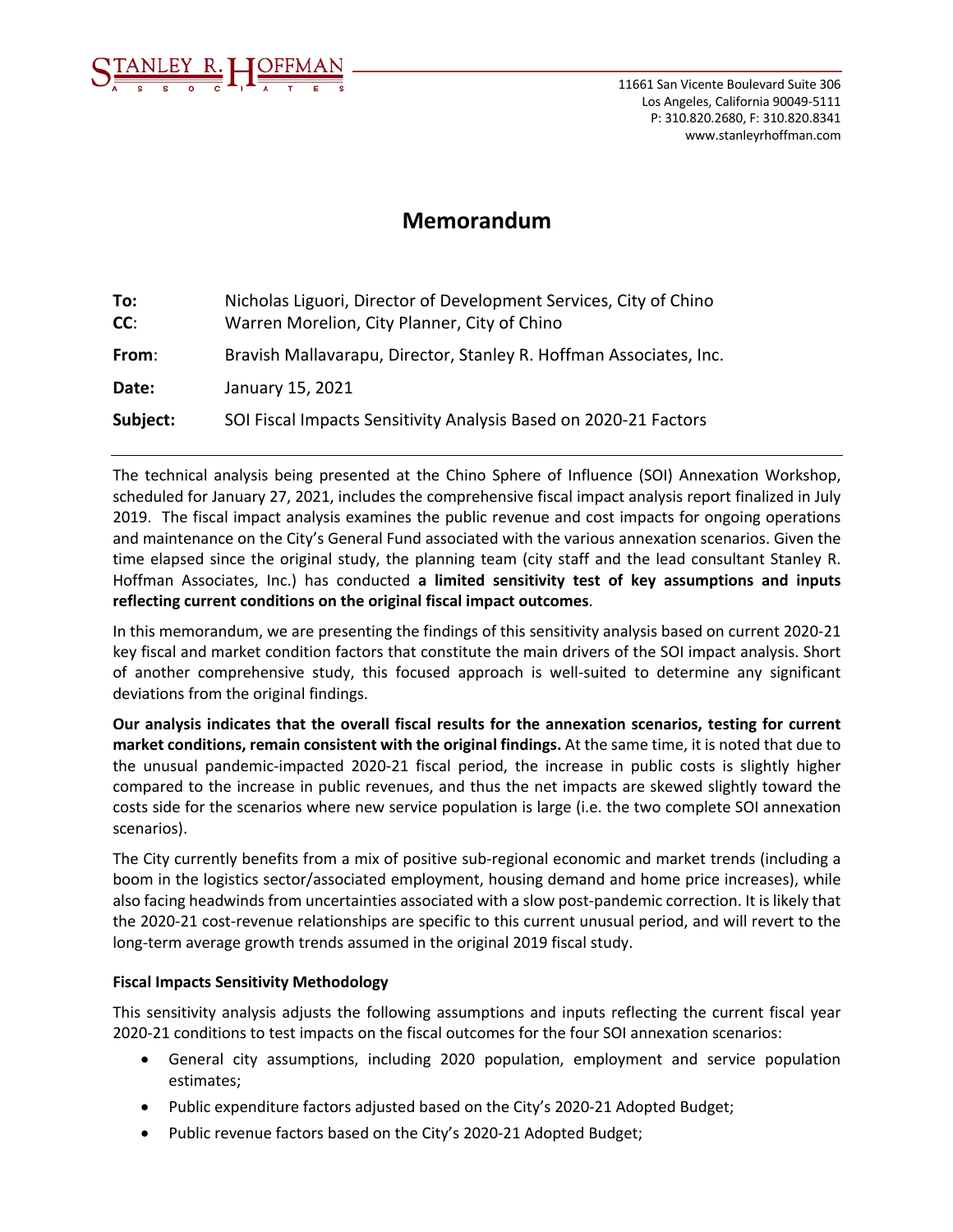January 15, 2021 Nicholas Liguori, City of Chino SOI Fiscal Impacts Sensitivity Analysis Based on 2020-21 Factors Page 2 of 9

- Adjustments made to residential and non-residential property valuation price assumptions reflecting current home prices, and office, industrial and retail valuation per square foot trends;
- Adjustment to retail sales performance factors based on the regional urban consumer-price index.

### **SOI Annexation and Property Tax Sharing Scenarios**

As documented in detail in the original 2019 study, the sensitivity evaluation in this memo is presented for four annexation scenarios, each including four fiscal policy assumptions on the allocation of property tax and the property tax in-lieu of the motor vehicle license fee (VLF) accruing to the City General Fund from the annexation areas. These are described in Appendix A.

#### **Sensitivity Analysis Results at Build-Out**

The fiscal impact sensitivity evaluation at build-out, as organized below by the four annexation scenarios and summarized in **Figure 1**, **shows the net impact on the General Fund** (i.e. revenues minus costs) :

General Plan Scenario: The results from the 2019 Study (2018-19 factors) and the 2020 Test (2020-21 factors) are broadly similar. As indicated before, the 2020 test analysis is skewed slightly toward higher public costs arising from the large increase in service population under complete SOI annexation, which impacts the net positive outcome for the marginal case ALT 3 from the 2019 study.



**Figure 1 General Fund Fiscal Impact Sensitivity Evaluations by Scenarios at Build-Out**

Source: Stanley R. Hoffman Associates, Inc.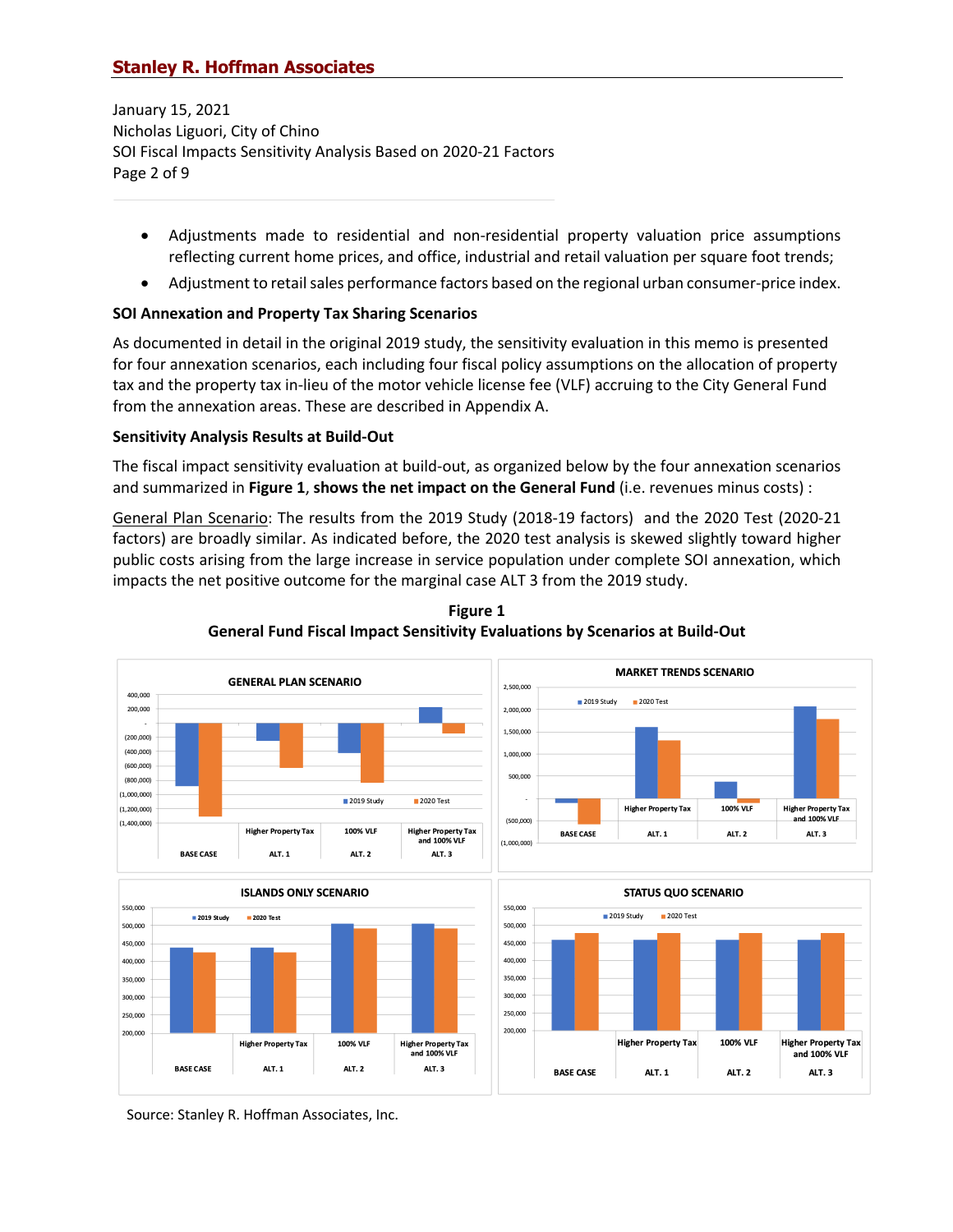January 15, 2021 Nicholas Liguori, City of Chino SOI Fiscal Impacts Sensitivity Analysis Based on 2020-21 Factors Page 3 of 9

Market Trends Scenario: The results from the 2019 Study (2018-19 factors) and the 2020 Test (2020-21 factors) again are similar for this scenario. However, the higher public costs due to the large increase in service population upon complete SOI annexation under this scenario are mitigated by the higher marketbased development valuations compared to the General Plan scenario. These conditions contribute to higher levels of property and sales taxes accruing to the General Fund. At the same time the higher public costs impact the net outcome for the marginal positive case ALT 2 from the 2019 study.

Island Only Scenario: The results from the 2019 Study (2018-19 factors) and the 2020 Test (2020-21 factors) are again similar. In contrast to the preceding complete annexation scenarios, the Island Only scenario has significantly lower service population, and therefore, comparatively lower service costs.

Status Quo: The fiscal impact for this scenario from the 2019 Study (2018-19 factors) and the 2020 Test (2020-21 factors) remain positive similar to the Island Only case. In contrast to the complete annexation scenarios, the Status Quo scenario has significantly lower service population, and therefore, lower relative costs. Development growth under this scenario is assumed at the historical pace of annexations.

### **2020-21 Fiscal and Market Test Assumptions**

The following adjustments were made to the fiscal and market factors for the sensitivity evaluation:

### General Assumptions

As shown in **Appendix Table B-1**, population was revised-up to the 2020 Department of Finance (DOF) estimate of 89,109, including 83,567 household population, 2,5002 occupied housing units for a household size of 3.47. Current employment is estimated at 52,000 jobs based on more recently published data. The combination of residential population and employment numbers result in a daytime service population of 113,029 persons.

### Market Factors

New Residential Valuation: Based on a market trends review, year-over-year (Nov 2019 to 2020) home price increases for the City of Chino sub-region varies across multiple data sources, and is estimated to be around 15 percent increase for a typical home. As shown in **Appendix Table B-1**, we have assumed a slightly conservative number of 13 percent increase over this time period for the fiscal impact test, which results in a moderated increase in property-related revenues starting in the base year.

New Non-Residential Valuation: Based on a market assessment of year-over-year (Nov 2019 to 2020) valuation per square foot price changes for the City of Chino sub-region and the Inland Empire, we have assumed a 10 percent increase for the office, retail and industrial non-residential valuation factors starting in the base year, as shown in **Appendix Table B-1**.

Existing Base Year Valuation: The underlying property valuation for the SOI following a detailed parcel level calculation in 2019 has been increased by a conservative 2 percent rate for 2020.

Retail Sales Performance: This factor was increased by 1.9 percent for the Nov 2019 to 2020 period based on the urban consumer price index (CPI) estimate for the Riverside-San Bernardino metro area published by the Bureau of Labor Statistics (BLS), **Appendix Table B-1.**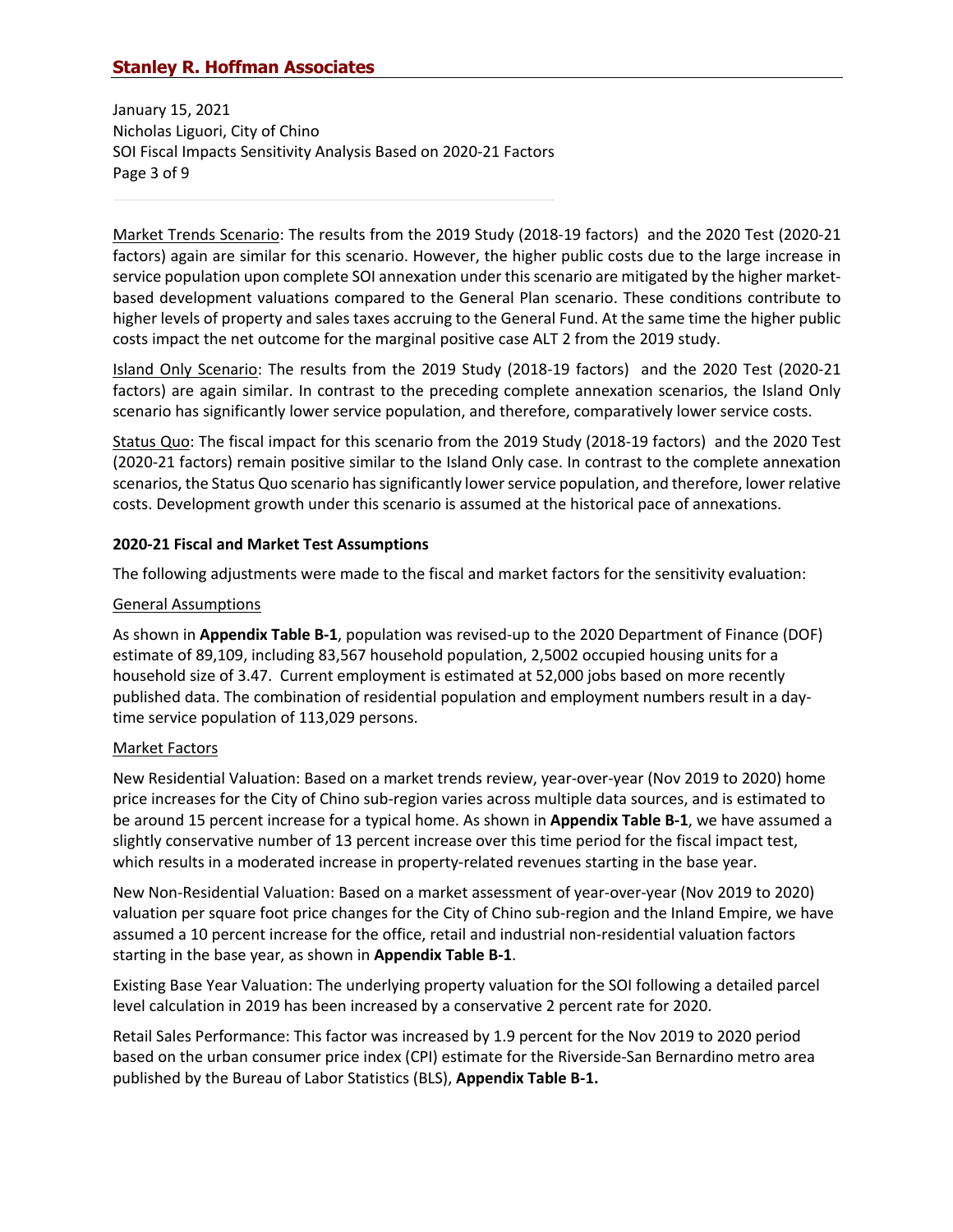January 15, 2021 Nicholas Liguori, City of Chino SOI Fiscal Impacts Sensitivity Analysis Based on 2020-21 Factors Page 4 of 9

#### Public Revenue and Cost Factors

Public costs and revenue factors were updated to reflect the 2020-21 Adopted Budget. These details are shown in **Appendix Table B-2**.

#### **Conclusions**

- 1. Our analysis from this sensitivity evaluation of 2020-21 factors indicates that the overall fiscal results for the annexation scenarios, testing for current market conditions, remain consistent with the original findings of the 2019 comprehensive study.
- 2. It is noted that the increase in General Fund public costs are slightly higher relative to the increase in public revenues testing the 2020-21 fiscal and market factors when compared to the 2019 comprehensive study. This impacts two marginally net positive cases from the 2019 fiscal study.
- 3. In particular, police protection costs, which form nearly two-thirds of all General Fund expenditures across all planning scenarios presented here, increased by about 9 percent from \$355 to \$386 per capita service population. This might be attributed to the current pandemic conditions, and possibly specific to this short-term period.
- 4. The current sensitivity evaluation continues to underscore the critical significance of the City's General Fund receiving the full 10.8 percent share of the one percent property tax levied on future valuation from the SOI areas. This policy issue should be taken up in earnest with LAFCO pursuant of decisions to annex the SOI areas.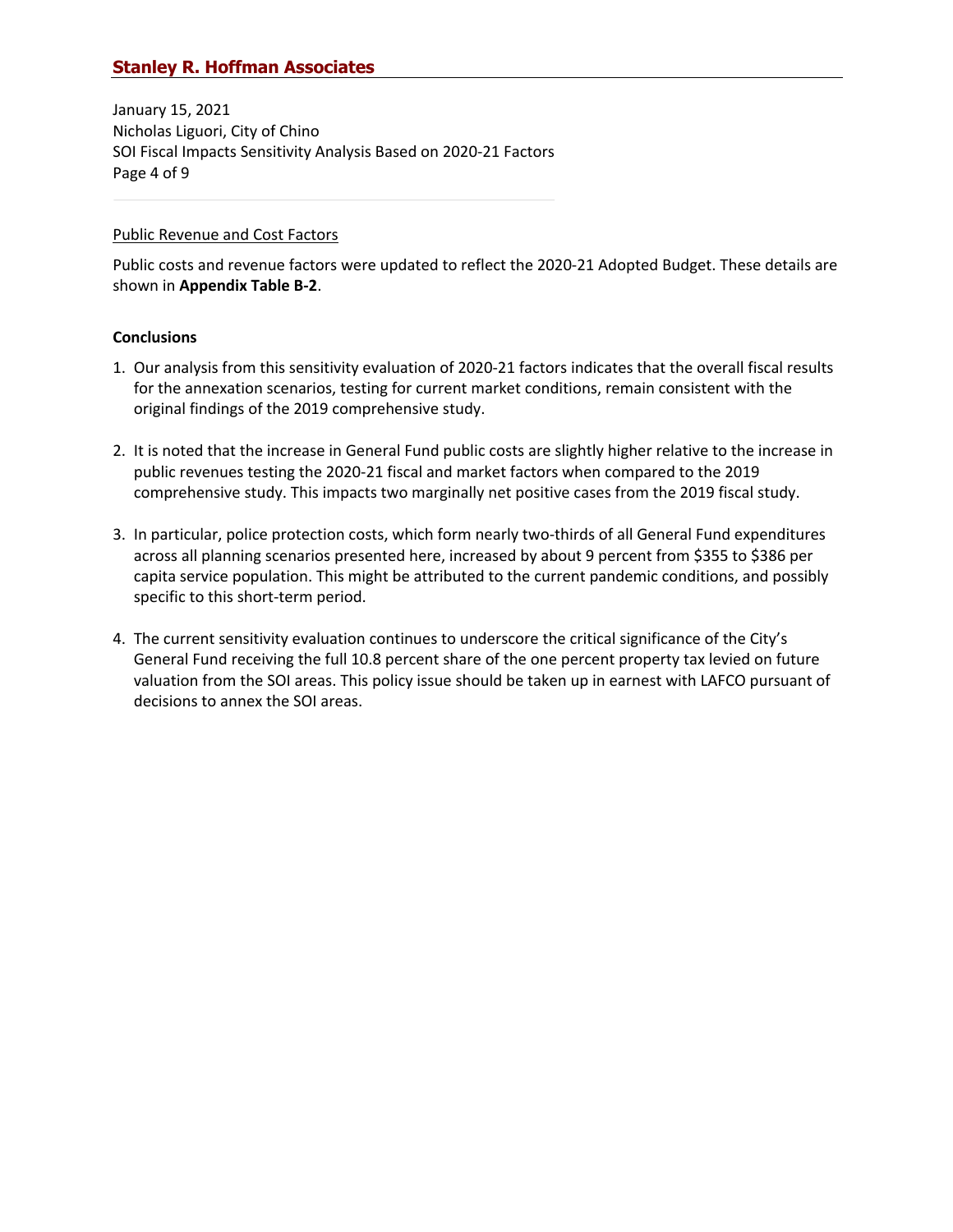January 15, 2021 Nicholas Liguori, City of Chino SOI Fiscal Impacts Sensitivity Analysis Based on 2020-21 Factors Page 5 of 9

#### **APPENDIX A**

### **ANNEXATION DEVELOPMENT SCENARIOS**



#### **FISCAL POLICY ALTERNATIVES**

| <b>BASE CASE</b>     | Property Tax Rate of 1% Levy: | $SOL =$<br>5.4%<br>Islands =<br>10.8%     |
|----------------------|-------------------------------|-------------------------------------------|
|                      | Property Tax In-Lieu of VLF:  | <b>Valuation Increase Only</b>            |
|                      |                               |                                           |
| <b>ALTERNATIVE 1</b> | Property Tax Rate of 1% Levy: | $SOL =$<br>10.8 %<br>$Islands =$<br>10.8% |
|                      | Property Tax In-Lieu of VLF:  | <b>Valuation Increase Only</b>            |
|                      |                               |                                           |
| <b>ALTERNATIVE 2</b> | Property Tax Rate of 1% Levy: | $SOL =$<br>5.4%<br>Islands =<br>10.8%     |
|                      | Property Tax In-Lieu of VLF:  | <b>Base Value + Valuation Increase</b>    |
|                      |                               |                                           |
| <b>ALTERNATIVE 3</b> | Property Tax Rate of 1% Levy: | $SOL =$<br>10.8 %<br>Islands =<br>10.8%   |
|                      | Property Tax In-Lieu of VLF:  | <b>Base Value + Valuation Increase</b>    |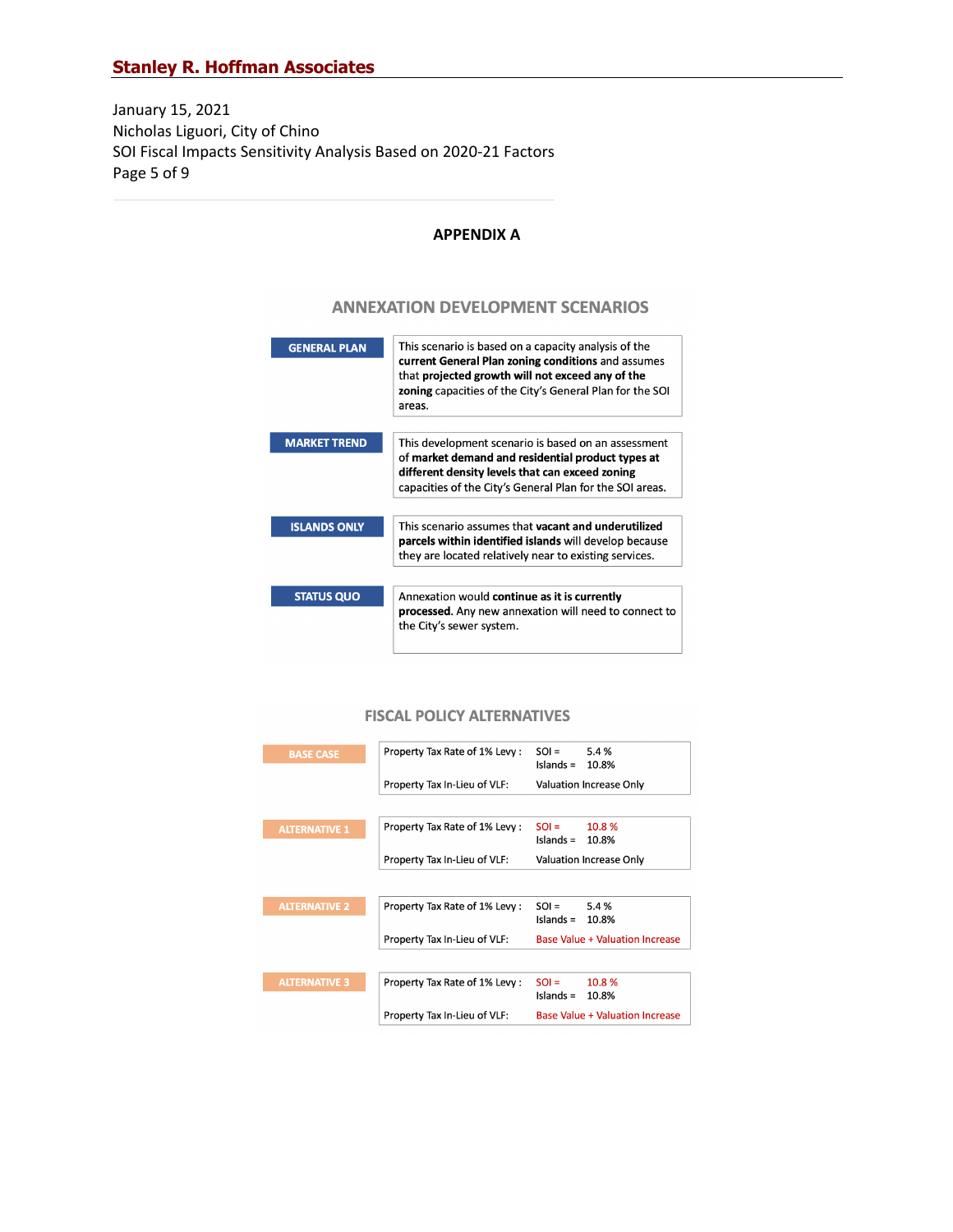January 15, 2021 Nicholas Liguori, City of Chino SOI Fiscal Impacts Sensitivity Analysis Based on 2020-21 Factors Page 6 of 9

#### **APPENDIX B FISCAL STUDY ASSUMPTIONS**

|                             | 2019                 | 2020                    |            |
|-----------------------------|----------------------|-------------------------|------------|
|                             | <b>Fiscal Report</b> | <b>Sensitivity Test</b> |            |
| <b>General Assumptions</b>  |                      |                         |            |
| Population                  | 89,829               | 89,109                  |            |
| <b>Household Population</b> | 84,122               | 83,676                  |            |
| Households                  | 25,002               | 24,152                  |            |
| Household Size              | 3.37                 | 3.47                    |            |
| Employment                  | 45,127               | 52,000                  |            |
| Service Population          | 110,588              | 113,029                 |            |
| <b>Market Factors</b>       |                      |                         | % Increase |
| <b>Residential Valution</b> |                      |                         |            |
| per Dwelling Unit           |                      |                         |            |
|                             |                      |                         |            |
| RD <sub>1</sub>             | \$1,095,626          | \$1,238,057             | 13.0%      |
| RD <sub>2</sub>             | \$952,718            | \$1,076,571             | 13.0%      |
| RD 4.5                      | \$889,530            | \$1,005,169             | 13.0%      |
| RD <sub>8</sub>             | \$681,819            | \$770,455               | 13.0%      |
| <b>RD12</b>                 | \$407,993            | \$461,032               | 13.0%      |
| <b>RD 20</b>                | \$346,794            | \$391,878               | 13.0%      |
| RD-MU (20 du/ac)            | \$346,794            | \$391,878               | 13.0%      |
| Non-Residential Valution    |                      |                         |            |
| per Square Foot (Sq.Ft.)    |                      |                         |            |
| Retail                      | \$219                | \$241                   | 10.0%      |
| Office                      | \$161                | \$177                   | 10.0%      |
| Industrial                  | \$102                | \$112                   | 10.0%      |
| Retail Sales per Sq.Ft.     | \$230.0              | \$234.4                 | 1.9%       |

# **Appendix Table B-1 General and Market Assumptions**

Source: Stanley R. Hoffman Associates, Inc.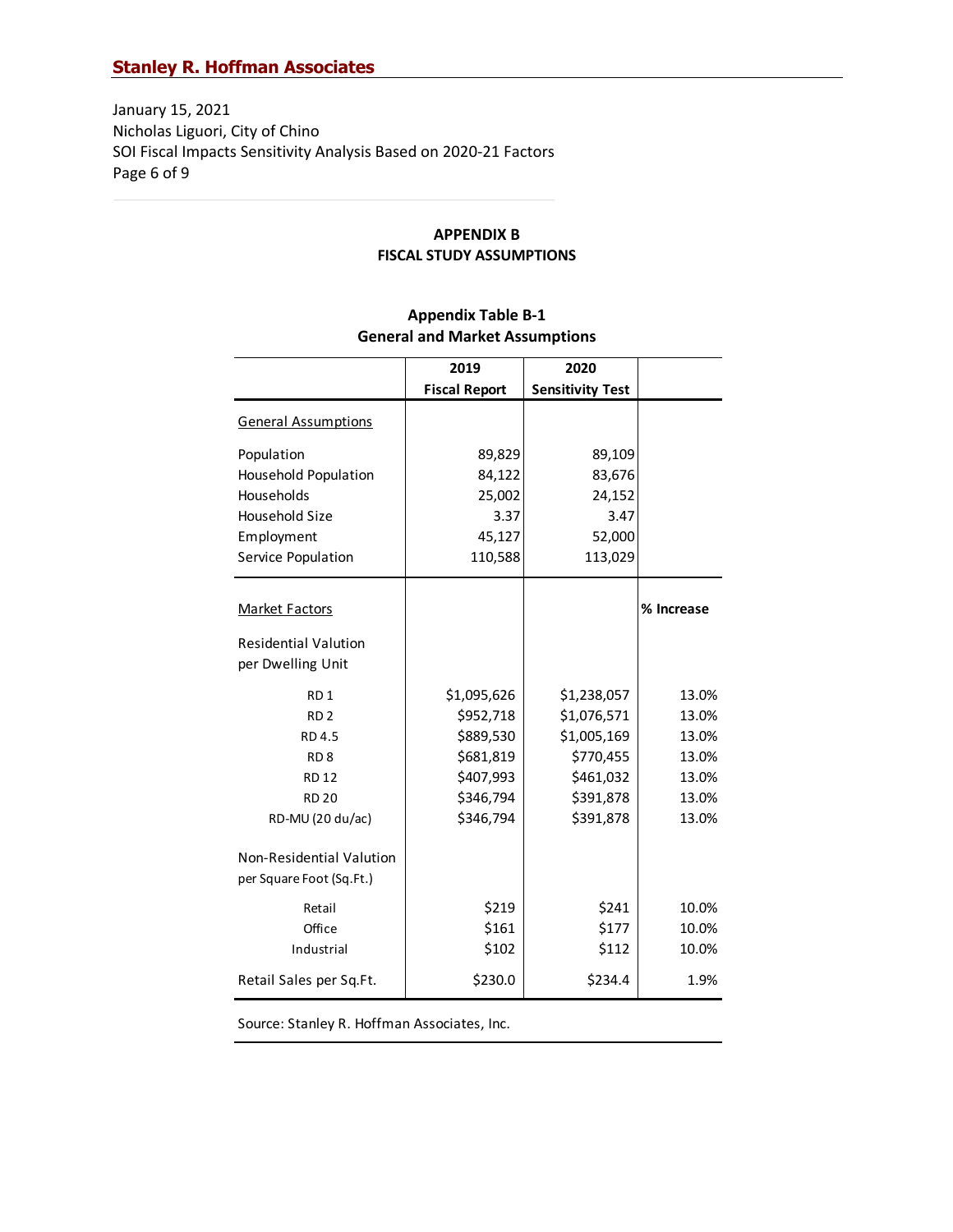January 15, 2021 Nicholas Liguori, City of Chino SOI Fiscal Impacts Sensitivity Analysis Based on 2020-21 Factors Page 7 of 9

# **Appendix Table B-2 City Budget Fiscal Assumptions**

|                                                                       | 2019               | 2020                                  |                                                                      |
|-----------------------------------------------------------------------|--------------------|---------------------------------------|----------------------------------------------------------------------|
|                                                                       |                    | <b>Fiscal Report Sensitivity Test</b> | <b>Basis</b>                                                         |
| <b>REVENUE FACTORS</b>                                                |                    |                                       |                                                                      |
| Property Tax                                                          | 5.4%               |                                       | 5.4% City General Fund share of 1% levy<br>for areas outside islands |
|                                                                       | 10.8%              |                                       | 10.8% City General Fund share of 1% levy<br>for island areas         |
| <b>VLF - Property Tax In Lieu</b>                                     | \$750              |                                       | \$750 per \$1,000,000<br>assessed valuation                          |
| <b>Franchise Fees</b>                                                 | \$28.29            |                                       | \$26.50 per service population                                       |
| Sales and Use Tax                                                     | 1%                 |                                       | 1% of taxable sales                                                  |
|                                                                       | 12.3%              |                                       | 12.3% of sales tax                                                   |
| <b>Real Property Transfer Tax</b>                                     | 4.0%<br>\$0.55     |                                       | 4.0% turnover rate<br>\$0.55 per \$1,000                             |
| Licenses, Permits, Fines and Fees                                     | \$16.15            |                                       | \$17.62 per service population                                       |
| <b>Intergovernmental Revenue</b>                                      | \$0.56             |                                       | \$0.00 per capita                                                    |
| <b>Charges for Services</b>                                           | \$2.44             |                                       | \$2.90 per service population                                        |
| Other Revenue                                                         | \$0.29             |                                       | \$0.31 per capita                                                    |
| Transfers to General Fund                                             | \$63.65            |                                       | \$72.38 per service population                                       |
| <b>Interest Earnings</b>                                              | 1.4%               |                                       | 1.2% of projected recurring revenues                                 |
| <b>COST FACTORS</b>                                                   |                    |                                       |                                                                      |
| <b>General Government</b>                                             | 6.7%               |                                       | 6.7% of direct department costs,<br>at a 75% marginal rate           |
| <b>Fire Service Contract</b>                                          | 0.38%              |                                       | 0.38% City General Fund<br>share of 1% levy, North SOI               |
|                                                                       | 0.31%              |                                       | 0.31% City General Fund                                              |
|                                                                       |                    |                                       | share of 1% levy, South SOI                                          |
| Police Protection                                                     | \$354.60           |                                       | \$385.55 per service population                                      |
| <b>Development Services</b>                                           | \$17.02            |                                       | \$7.69 per service population                                        |
| <b>Transfers to Other Funds</b>                                       |                    |                                       |                                                                      |
| <b>Community Services Fund</b>                                        | \$55.95            |                                       | \$64.17 per capita                                                   |
| <b>Transportation Fund</b>                                            | \$37.19            |                                       | \$61.83 per service population                                       |
| Landscape and Lighting Fund                                           | \$43.56            |                                       | \$50.68 per service population                                       |
| City's Portion for 50% Perimeter Fair Share                           | \$0.00             |                                       | \$5.69 per service population                                        |
| Assessment District Backfill<br><b>Total Transfers to Other Funds</b> | \$2.26<br>\$138.96 |                                       | \$3.19 per service population<br>\$185.56 per service population     |

Sources: Stanley R. Hoffman Associates, Inc.

City of Chino*, Fiscal Year 2018-19 and 2020-21 Budgets.*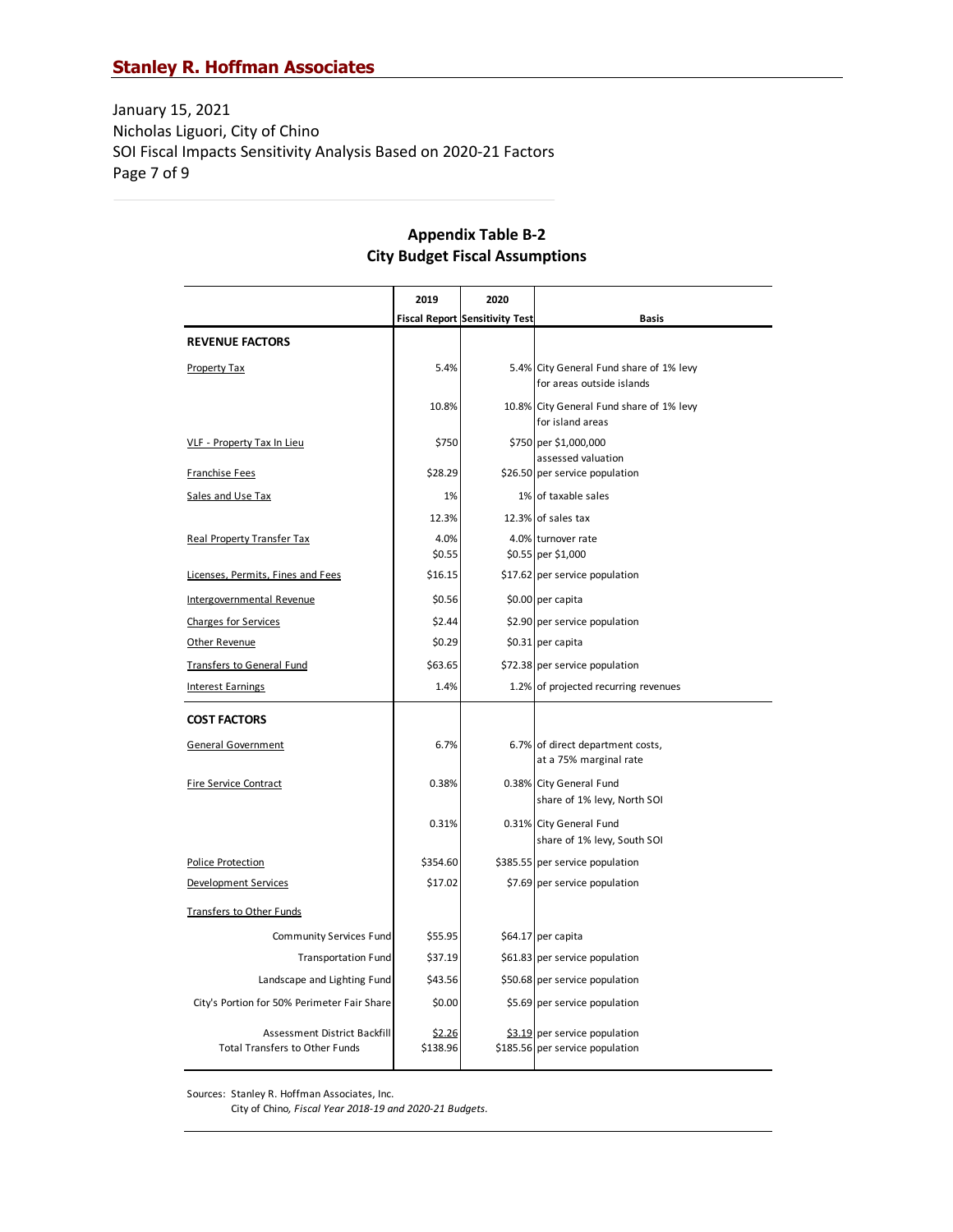January 15, 2021 Nicholas Liguori, City of Chino SOI Fiscal Impacts Sensitivity Analysis Based on 2020-21 Factors Page 8 of 9

### **APPENDIX C BACKGROUND MARKET TRENDS**

#### Employment Trends

The impact of the pandemic has varied across market areas and industry sectors. Based on data published by the California Employment Development Department (EDD), the number of jobs in the Inland Empire (Riverside-San Bernardino MSA) declined 12.5 percent over a single month between April and May of 2020, translating to a loss of nearly 192,000 jobs. In comparison, the Los Angeles-Long Beach-Anaheim MSA experienced a steeper decrease of 14.3 percent over this period.

However, the latest monthly jobs bulletin released by the EDD in December 2020 indicates a steady ongoing recovery for the Inland Empire. The MSA experienced a net 1.2 percent gain of 17,200 non-farm jobs between October and November 2020, and additionally is estimated to have recovered around 95,000 nonfarm jobs (7.1 percent increase) since the lowest point in May 2020.

Transportation and warehousing is one of the bright spots for the Inland Empire economy in this ongoing recovery. Employment in this industry grouping increased by 3.2 percent since November 2019 (contrasted to an overall decline), and more recently, an increase of 6.1 percent since October 2020, constituting half of all non-farm job gains within the MSA over the Oct-Nov 2020 time period. Other notable employment increases over this recent period include professional and business services (1.3 percent) and retail trade (3.6 percent).

Employment estimates at the city level are not readily available for this most recent period. For this fiscal sensitivity evaluation, Chino is estimated to have 52,000 total jobs by year-end 2020. These numbers have been developed by comparing available data sources. SCAG estimates from the Adopted 2020 Regional Transportation Plan (RTP) show employment numbers increasing from 50,400 in 2016 to 57,400 in 2045. In comparison, data provider Chmura Economics has estimated 51,224 jobs in Chino for 2019Q4. The Chmura numbers do not include estimates of self-employment, which typically constitute 10 percent of total jobs. Adjusting these numbers for self-employment, the total jobs for 2019Q4 are estimated at about 57,000. However, both the SCAG and Chmura numbers do not reflect the recent downturn. Applying a 7 percent year-over-year regional employment decline since Nov 2019 results in about 53,000 jobs for Nov 2020. We have assumed a slightly more conservative estimate of 52,000 jobs for Chino for this fiscal analysis, where employment numbers are used to calculate the daytime service population for cost and revenue factors.

### Residential Valuation

The Inland Empire continues to experience a surprising uptick in housing demand over this pandemic period. This is attributed evidently to households moving out from the Southern California urban core in search of more space and fewer crowds. Jobs growth in the transportation and warehousing sector is also cited as a pull factor toward IE cities. Additionally, these choices are being supported by historically low interest rates that have buoyed housing demand. As a result, home prices have experienced healthy increases over the last year in the region. Given the difficulties for households, especially younger families, to make frequent moves, it is likely that new arrivals to IE cities will remain anchored over the medium-term. This in our opinion has raised the overall valuation floor of the housing market in IE cities for year-end 2020 compared to 2019. The IE cities are currently experiencing a tight housing market with decreasing inventory levels, as active listings cannot keep up with pent up demand, according to the California Realtors Association.